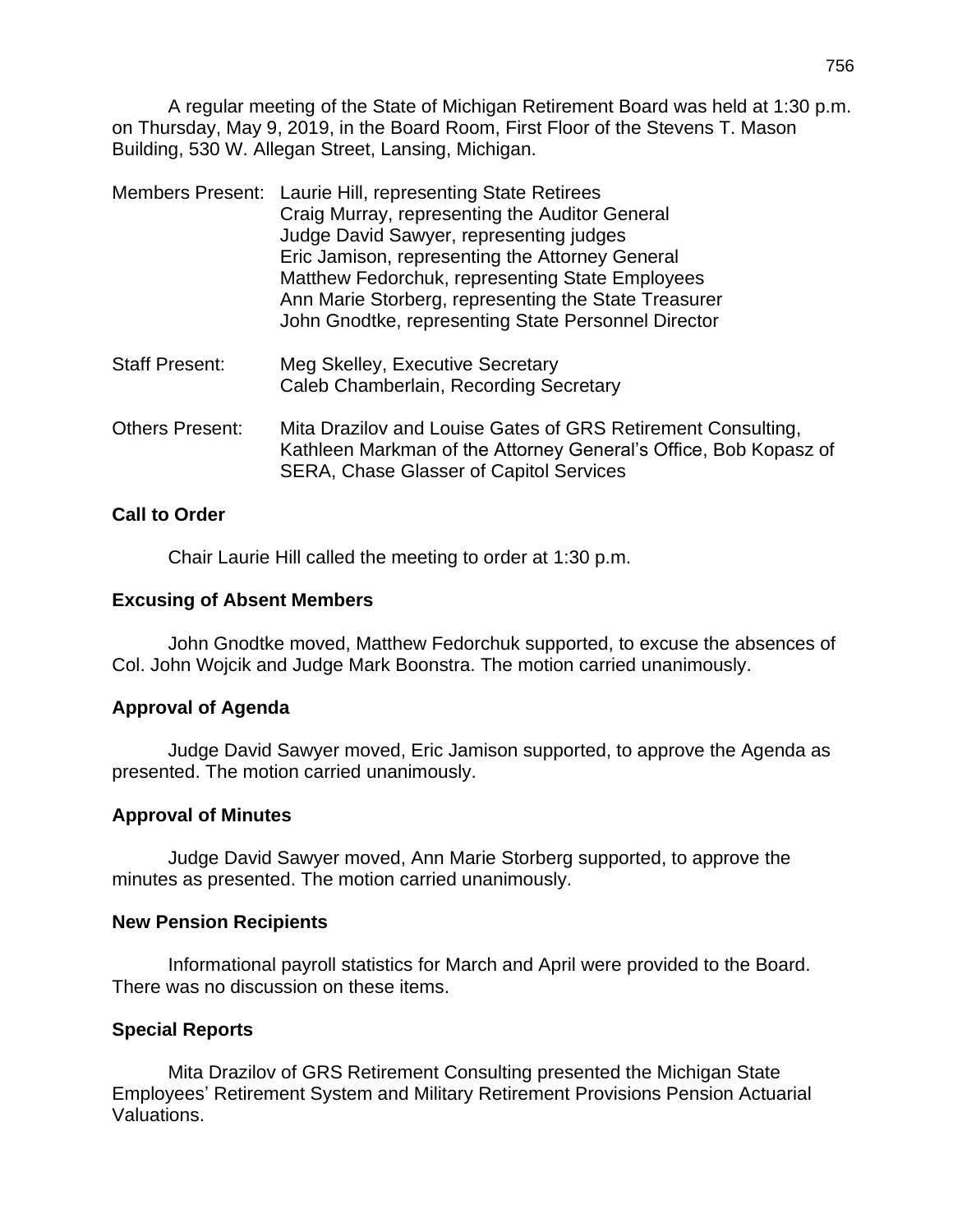Louise Gates of GRS Retirement Consulting presented the Michigan State Employees' Retiree Health Actuarial Valuation.

# **Administrative Hearings**

## Proposal for Decision – Docket 18-009486-ORS

The Board considered the case materials. John Gnodtke moved, Matthew Fedorchuk supported, that the Board adopt as its own the recommendations of the Presiding Officer as set forth in the February 28, 2019, Proposal for Decision including the proposed Findings of Fact and Conclusions of Law and deny the Petitioner's application for non-duty disability retirement. The motion carried unanimously.

#### **New Business**

## Resolutions for the Board Consideration and Approval

Judge David Sawyer moved, Craig Murray supported, that the board adopt the resolution honoring Molly Jason as presented. The motion carried unanimously.

Judge David Sawyer moved, Matthew Fedorchuk supported, that the board adopt the resolution honoring Laurie Mitchell as presented. The motion carried unanimously.

#### **Old Business**

There was no old business discussed.

## **Legislative Report**

A report was provided for the Board's information.

## **Executive Secretary Comments**

There was no Executive Secretary comment.

#### **Board Comments**

There was no Board comment.

#### **Public Comments**

The was no public comment.

## **Adjournment**

John Gnodtke moved, Judge David Sawyer supported that the meeting be adjourned. The motion carried unanimously. The Chair adjourned the meeting at 2:28 p.m.